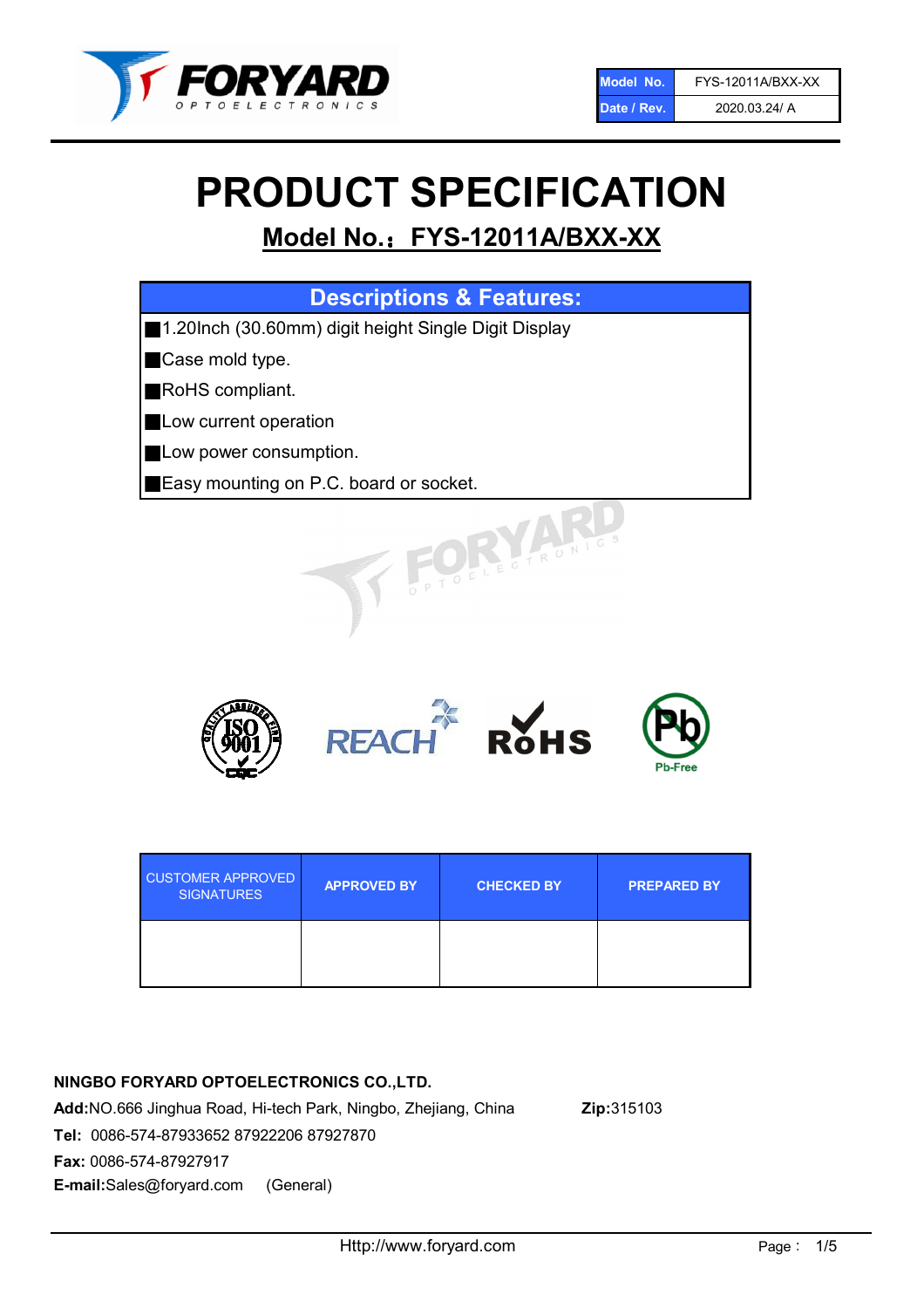

| Model No.   | <b>FYS-12011A/BXX-XX</b> |
|-------------|--------------------------|
| Date / Rev. | 2020.03.24/ A            |

# Model No.: FYS-12011A/BXX-XX

### ■ -XX: REF Surface / Epoxy color

| Color<br><b>Number</b>     |                 |                           |             |                |
|----------------------------|-----------------|---------------------------|-------------|----------------|
| REF Surface Color  ○ White |                 | ○ Black  ○ Gray           | $\circ$ Red | IO Green       |
| Epoxy Color                | l ⊜ Water Clear | $\circ$ White $\circ$ Red | I⊖ Green    | $\circ$ Yellow |

#### ■ Mechanical Dimensions



#### Notes:

- 1. All pins are Φ0.51[.020]mm
- 2. Dimension in millimeter [inch], tolerance is ±0.25 [.010] and angle is ±1° unless otherwise noted.
- 3. Bending≤Length\*1%.
- 4.The specifications,characteristics and technical data described in the datasheet are subject to change without prior notice.
- 5.The drawing is different from the actual one, please refer to the sample.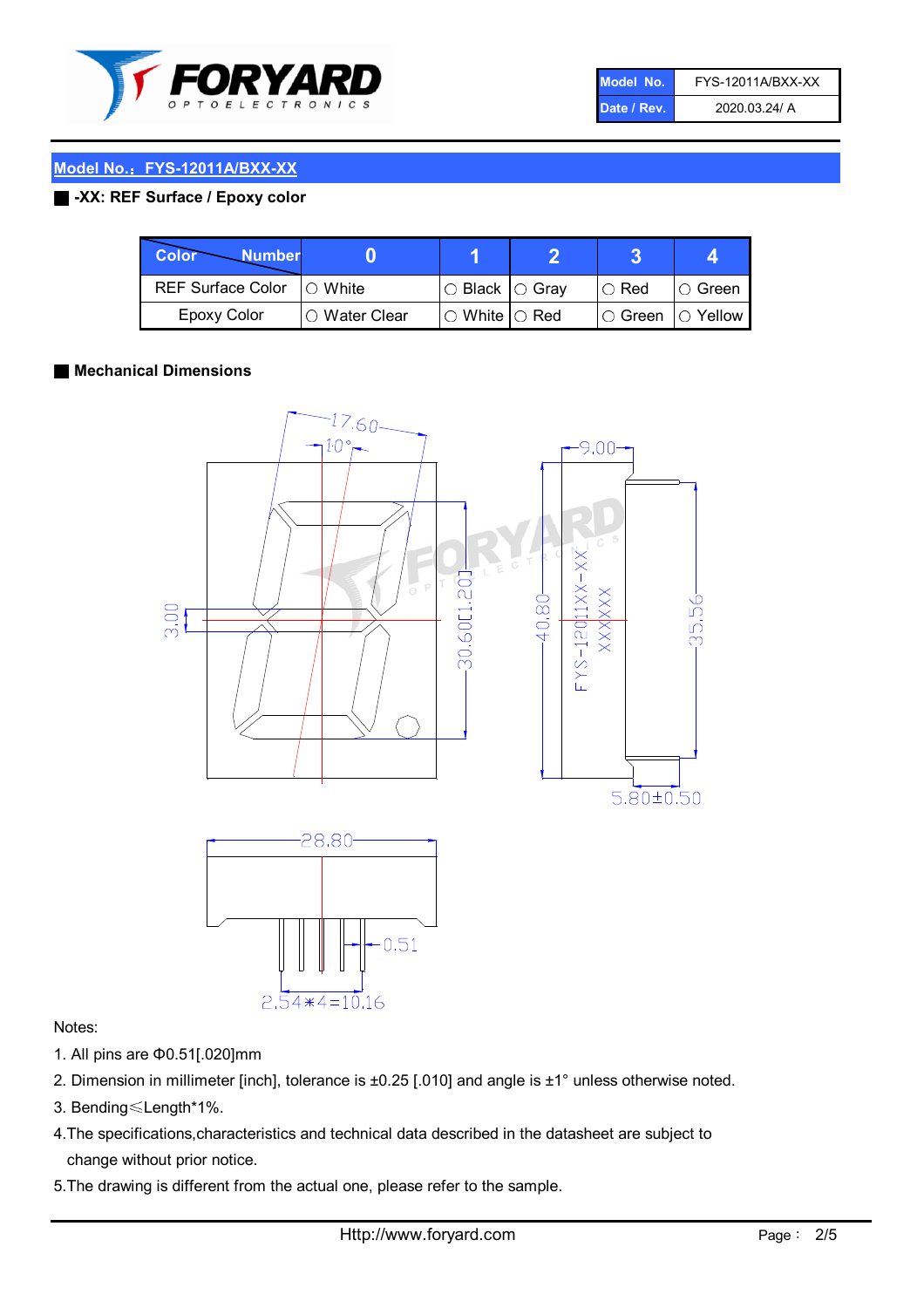

| Model No.   | FYS-12011A/BXX-XX |
|-------------|-------------------|
| Date / Rev. | 2020.03.24/ A     |

## Model No.: FYS-12011A/BXX-XX

■ All Light On Segments Feature & Pin Position



■ Internal Circuit Diagrams

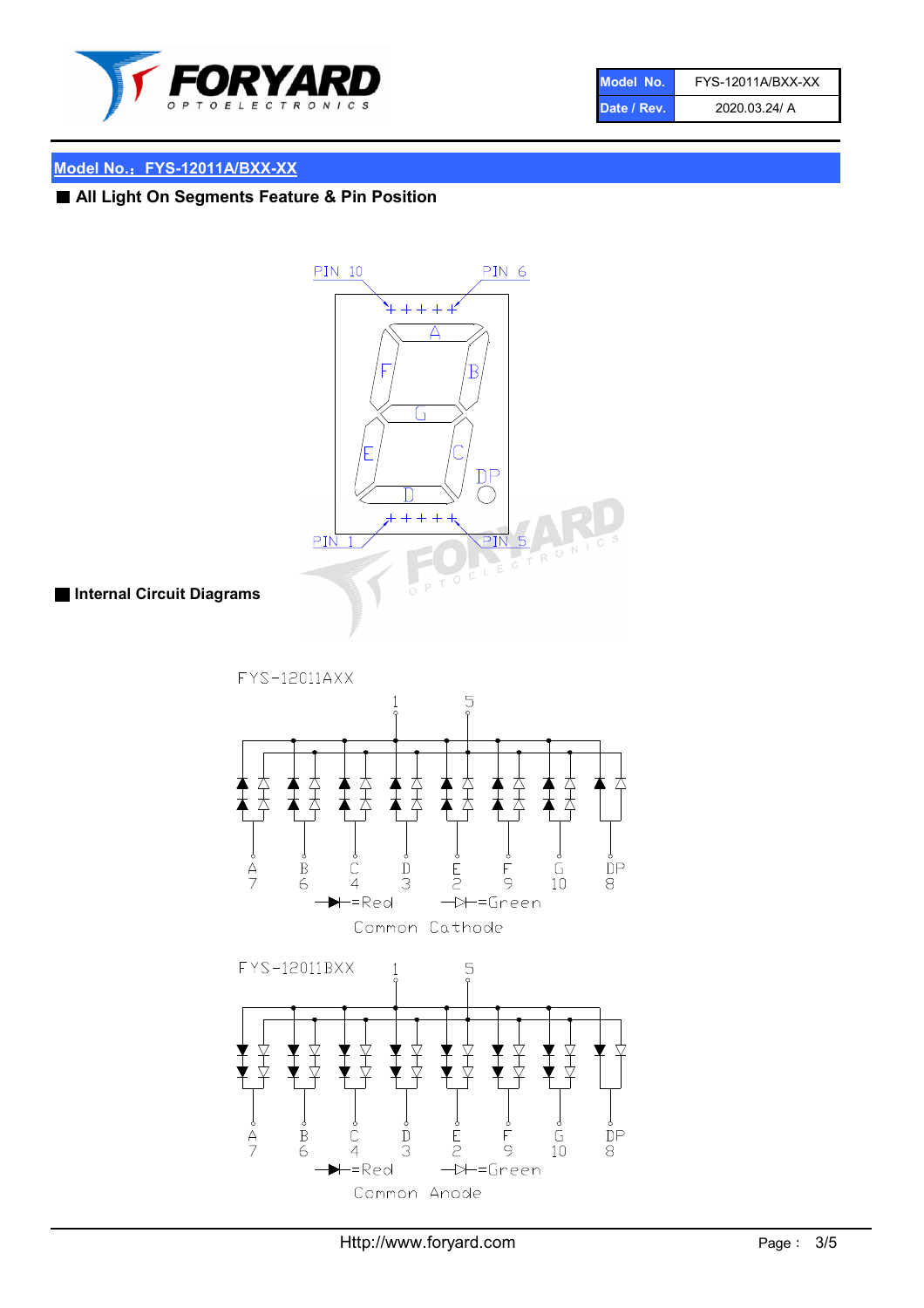

| Model No.   | FYS-12011A/BXX-XX |
|-------------|-------------------|
| Date / Rev. | 2020.03.24/ A     |

(Ta=25℃)

### Model No.: FYS-12011A/BXX-XX

#### Absolute maximum ratings

| solute maximum ratings       |               |                       | (Ta=25℃)     |            |             |
|------------------------------|---------------|-----------------------|--------------|------------|-------------|
| <b>Parameter</b>             | <b>Symbol</b> | <b>Test Condition</b> | <b>Value</b> |            |             |
|                              |               |                       | <b>Min</b>   | <b>Max</b> | <b>Unit</b> |
| Reverse Voltage              | VR            | $IR = 30$             | 5            |            |             |
| <b>Forward Current</b>       | ΙF            |                       |              | 30         | mA          |
| Power Dissipation            | Pd            |                       |              | 100        | mW          |
| <b>Pulse Current</b>         | Ipeak         | Duty=0.1mS,1KHz       |              | 150        | mA          |
| <b>Operating Temperature</b> | Topr          |                       | $-40$        | $+85$      | °C          |
| Storage Temperature          | Tstr          |                       | $-40$        | $+85$      | °C          |

#### ■ Electrical-Optical Characteristics

#### ● Color Code & Chip Characteristics:(Test Condition:IF=10mA)

Typ Max S | Hi $\textsf{Red}$  | AlGaInP | 660nm LE 20nm | 2.00 | 2.50 D | Super Red | AIGaAs/DH | 650nm | 20nm | 2.00 | 2.50 E | Orange | GaAsP | 625nm | 35nm | 2.00 | 2.50 A | Amber | GaAsP | 610nm | 35nm | 2.00 | 2.50 Y | Yellow | GaAsP | 590nm | 35nm | 2.00 | 2.50 G Yellow Green AIGaInP | 570nm | 10nm | 2.00 | 2.50 3.00 3.80 3.00 3.80 W | White | InGaN/GaN | X=0.29,Y=0.30 |CCT:9500K| 3.00 | 3.80 UHR Ultra Hi Red | AlGaInP | 640nm | 20nm | 2.00 | 2.50 UR | Ultra Red | AlGaInP | 635nm | 20nm | 2.00 | 2.50 UE Ultra Orange | AIGaInP | 625nm | 20nm | 2.00 | 2.50 UA Ultra Amber | AIGaInP | 610nm | 20nm | 2.00 | 2.50  $UV$  Ultra Yellow  $\vert$  AlGaInP  $\vert$  590nm  $\vert$  20nm  $\vert$  2.00  $\vert$  2.50  $\text{UG}$  Ultra Yellow Green | AIGaInP | 570nm | 30nm | 2.00 | 2.50 PG Pure Green | InGaN | 520nm | 36nm | 3.00 | 3.80 30nm 3.00 3.80 30nm 3.00 3.80 UW |Ultra White | InGaN/GaN | X=0.29,Y=0.30 |CCT:9500K| 3.00 | 3.80 10~20 Standard brightness Forward Voltage(VF) Unit:V 15~30 10~20 10~20 625nm GaAsP 590nm **Emitting Color Dice Material** 10~21 610nm Luminous **Intensity** (Iv) Unit:mcd AlGainP 660nm GaAsP GaAsP AlGaAs/DH **Spectral** Line halfwidth (∆λ1/2) Peak Wave Length $(\lambda_{\rm P})$ UB 460nm 635nm AlGaInP AlGaInP AlGaInP InGaN/GaN AlGaInP | 570nm | 10nm | 2.00 | 2.50 | 10~20 30~105 30~135 460nm 520nm Ultra brightness **AlGaInP** AlGaInP 60nm AlGaInP 640nm Segment-to-Segment Luminous Intensity ratio(Iv-M) 1.5:1 610nm 9~20(mw) 350~450 470nm 120~180 120~180 Ultra Blue InGaN/GaN InGaN/GaN 9~20(mw) 20~50 280~600 570nm | 30nm | 2.00 | 2.50 | 20~60 470nm 590nm InGaN/GaN B Blue I InGaN 40~85 60~120~180 40~70

#### Note:

1.Luminous Intensity is based on the Foryard standards.

2.Pay attention about static for InGaN